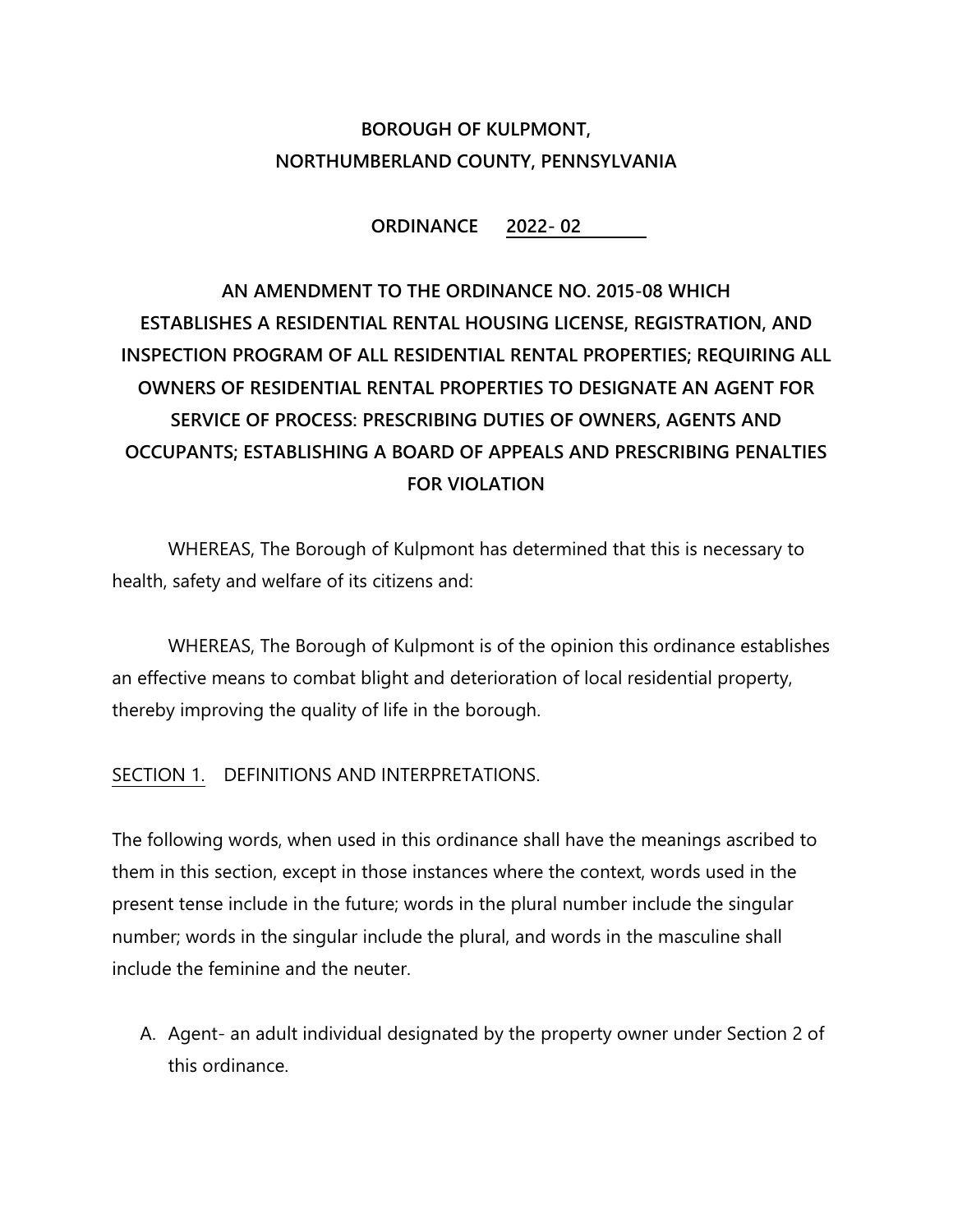- B. Borough- Borough of Kulpmont.
- C. Borough Code- the building code (2003 edition of the International Property Maintenance Code, as amended, and the Uniform Construction Code, as amended) officially adopted by the Borough, or other such codes officially designated by the governing body of the Borough for the regulation of construction, alteration, additions, repair, removal, demolition, location occupancy and maintenance of buildings and structures. (See Ordinance 2007-2 per adoption of 2003 ICC Property Maintenance Code). This adopts the property maintenance code.
- D. Department-the department of code enforcement for the Borough of Kulpmont.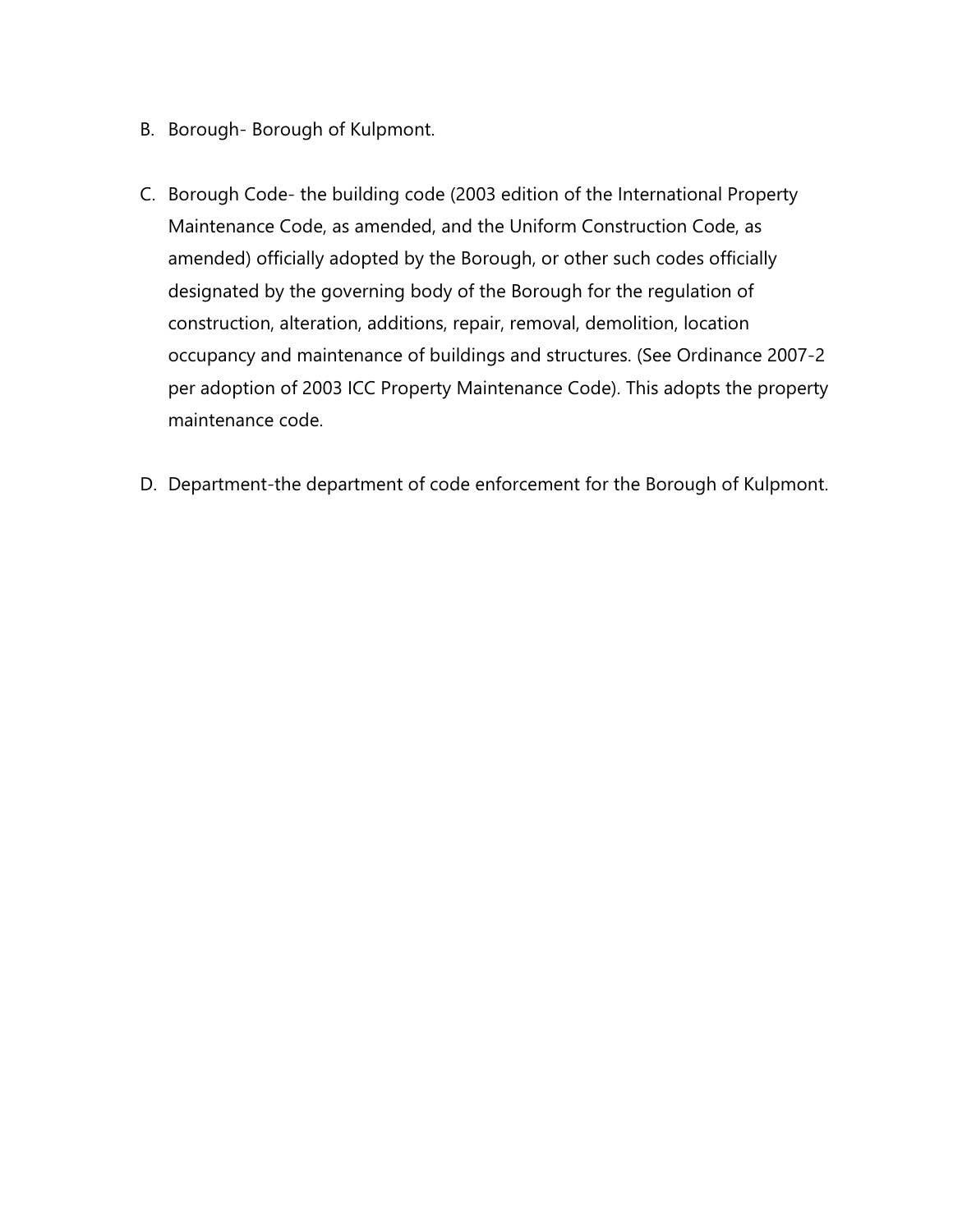- E. Disruptive Conduct- means any form of conduct, action, or behavior perpetrated, caused or permitted by any occupant, or visitor of a rental unit that is so loud, offensive, riotous or otherwise disturbs other persons of ordinary sensibility in their peaceful enjoyment of their premises such that a report is made to the police department, or code enforcement department complaining of such conduct, action, incident or behavior including any and all Borough ordinance violations. It is not necessary that such conduct, action, incident or behavior constitute a criminal offense, not that criminal charges or summary charges be filed against any person, occupant or visitor in order for a person, occupant or visitor to have perpetrated, caused or permitted the commission of the Disruptive Conduct, as defined herein. Provided, however, that no Disruptive Conduct shall be deemed to have occurred unless the Police Department or the Code Enforcement Officer shall have investigated and made a determination that such did occur and keep written record, including a Disruptive Conduct report or Police Report, of such occurrence. A copy of such report shall be submitted to the Code Enforcement Officer. Notice that a report has been issued shall be provided to the owner or agent of the property from which the report was generated.
- F. Disruptive Conduct Report- means a written report from the Police Department or the Code Enforcement Officer to the Code Enforcement Department. Disruptive Conduct reports shall be maintained by the Department.
- G. Dwelling Unit- means a single habitable living unit, having its own toilet, bath, or shower, sink, sleeping and cooking facilities and separate access to the outside at ground level. There may be more than (1) one dwelling unit on a premise.
- H. Inspector- means any person authorized to inspect buildings or systems, e.g. zoning, housing, plumbing, electrical systems, heating systems, mechanical systems, and health, necessary to operate or use buildings within the Borough of Kulpmont.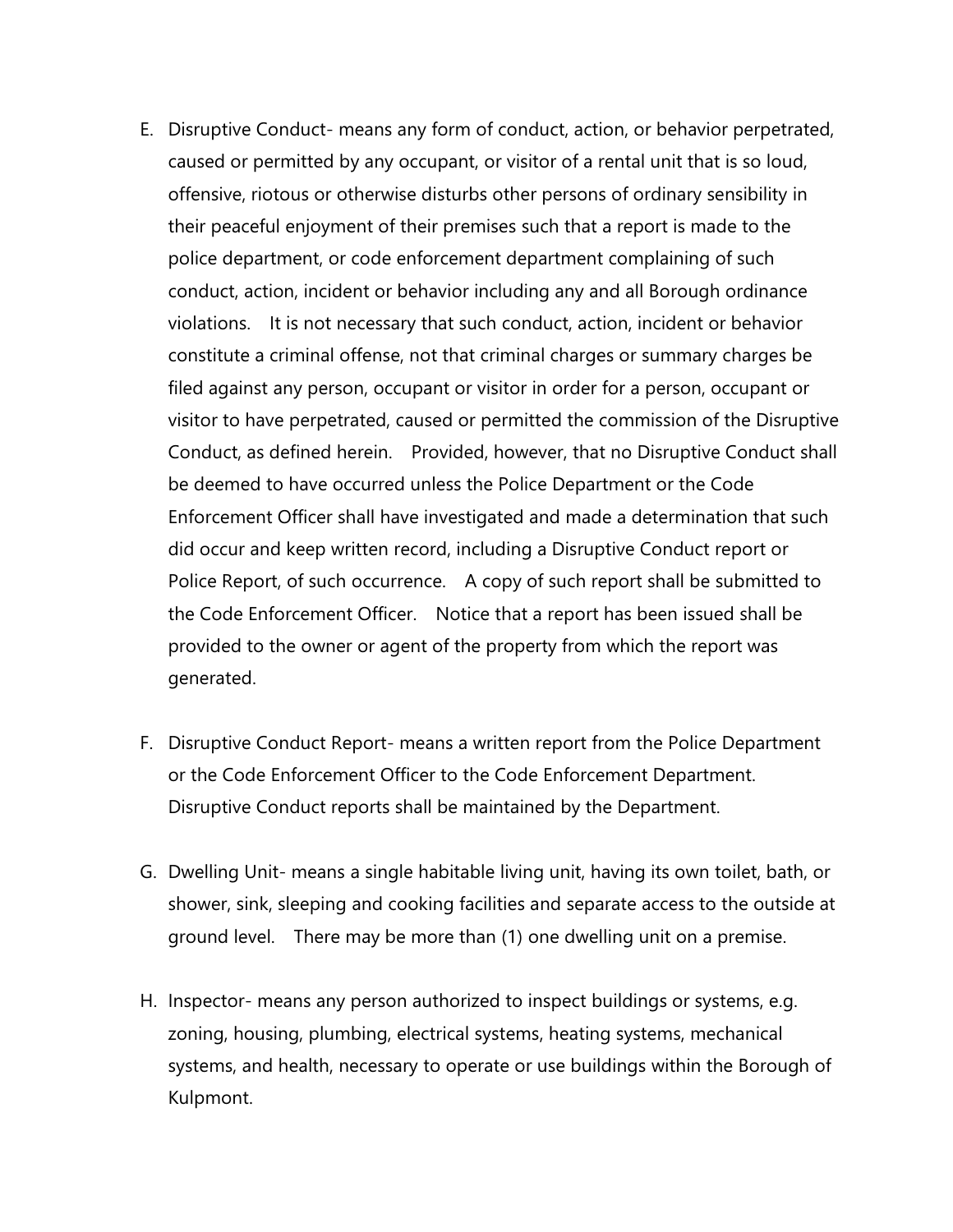- I. Let for Occupancy- to permit occupancy of a building or dwelling unit by a person who is not the legal owner of record thereof, pursuant to a written lease, or other agreements.
- J. Manager- An adult individual designated by the owner of a regulated rental unit under this act. The manager shall be the agent of the owner for service of process, receiving notices or demands, said manger shall be deemed responsible to perform the obligations of the Owner under this article, and under rental agreements with occupants.
- K. Occupant- a person who resides at a premise, such as a tenant or any other individual that is allowed on the premises by such resident or tenant.
- L. Owner- means one or more persons, jointly or separately, vested in all or part of the legal title to the premises, all or part of the beneficial ownership and right to present use and enjoyment of premise, including a mortgage holder in possession of a rental unit due to foreclosure. For purposes of this ordinance, it also includes landlord.
- M. Owner-occupant- means an owner who resides in a dwelling unit on a regular, permanent basis.
- N. Person- any natural person, partnership, firm, association, corporation, or municipal authority.
- O. Police Department- means the police department of the Borough of Kulpmont or any member thereof sworn to enforce laws and ordinances in the Borough.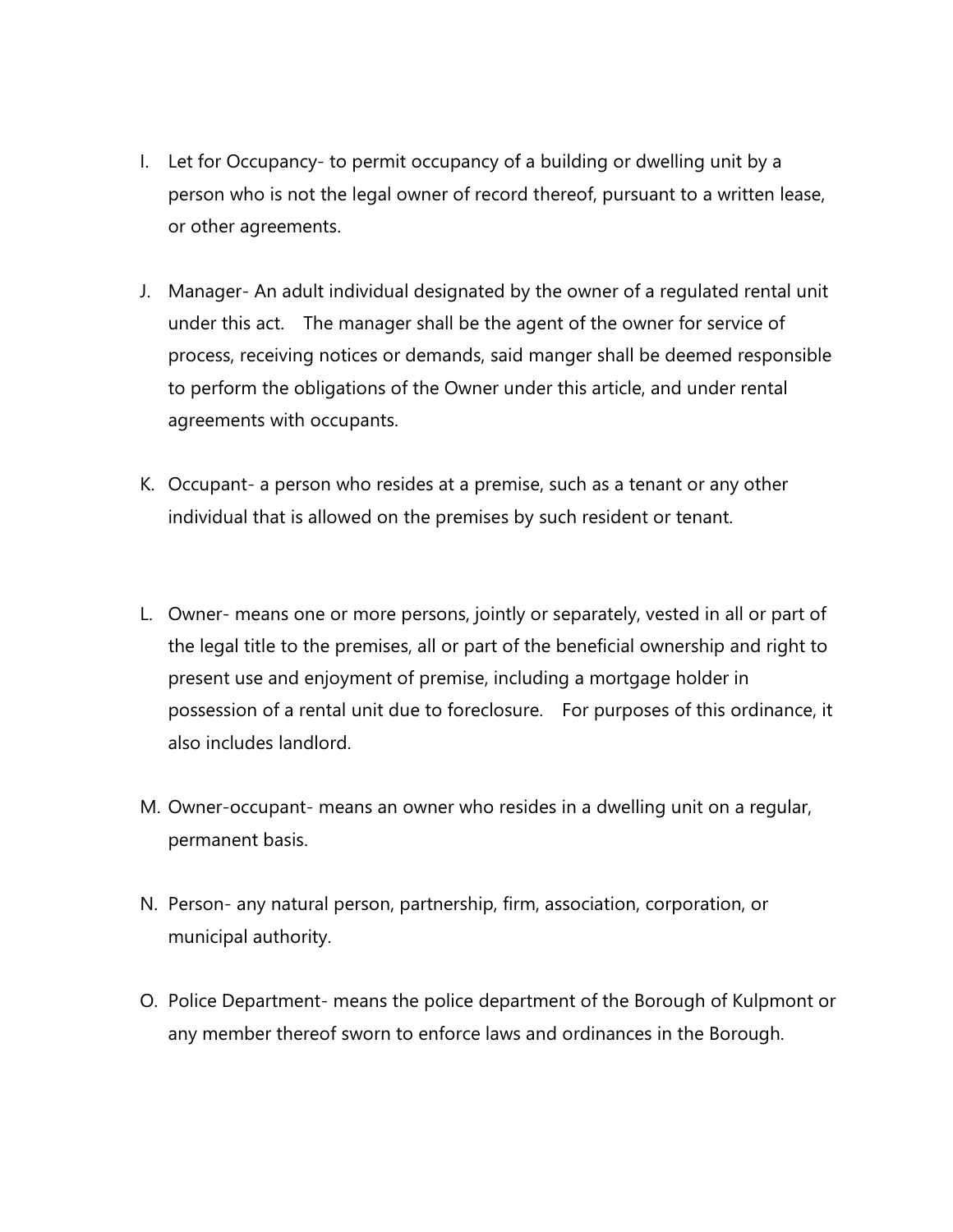- P. Premises- means any parcel or real property in the Borough, including the land and all buildings and apartment structures or common areas on which one or more rental units are located.
- Q. Property Maintenance Code- the property maintenance code and the rental inspection form as adopted by the Borough from time to time, (for information on the property maintenance code, contact the department).
- R. Property Owner- any person, agent, trustee, or manager having a legal or equitable interest in the property, or recorded in the official records of the Commonwealth, county, or municipality as holding the title to the property; or otherwise having control of the property including the guardian, or executor or administrator of the estate of any deceased person.
- S. Registration Certificate- a "certificate of occupancy" issued by the department indicating that the owner of the rental property has paid for and received a passing inspection.
- T. Rent to Own- "rent to own" for the purpose of this ordinance will be known as owner financing. A rent to own agreement shall be reported to the Code Department. The owner on a deed of record shall be required to comply with all regulations of this ordinance, regardless of any private agreement to transfer the property at a later date. Residencies not occupied by the deed owner will register the property whether occupied or not, as per the owner/agent process directs.
- U. Rental Unit- means a dwelling unit occupied by one or more tenants.
- V. Tenant- any person who occupies a rental unit within a rental property regardless of whether such person has executed a lease for said premises.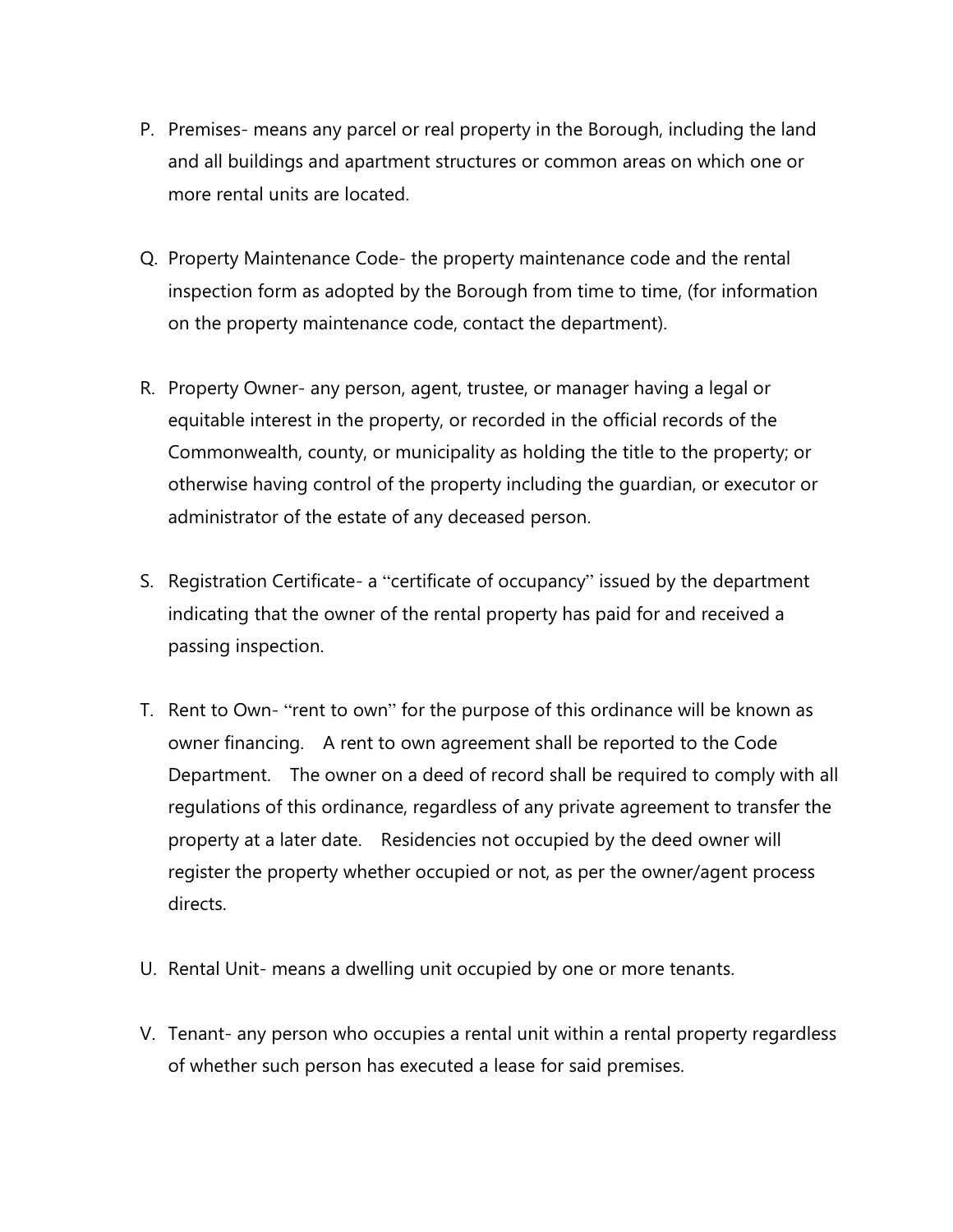## SECTION 2. APPOINTMENT OF AN AGENT

Each property owner who is not owner-occupied, or who does not reside in the Borough of Kulpmont shall appoint an agent of legal majority who shall live in the Borough or with a (30) thirty-mile radius of the Borough. The owner shall not designate any tenant as an agent.

## SECTION 3. DUTIES OF OWNER OR AGENT

- A. It shall be the owner or agent's responsibility to obtain the proper inspection and certificate of occupancy prior to permitting occupancy of the residence.
- B. The owner or agent shall receive notices and correspondence, including service of process, from the Borough: do or arrange for the performance of maintenance, cleaning, repair, pest control, snow and ice removal and ensure continued compliance of the premises with Section 308 of the Property Maintenance Code(s), building codes continued compliance of the premises with the property maintenance codes, building codes and any other codes in effect in the Borough of Kulpmont, as well as arrange for garbage removal.
- C. The name, address and telephone number of an owner and an agent shall be reported to the department in writing on documents provided upon registering the rental units.
- D. It shall be the duty of the owner or agent to permit inspection of the premises and any rental unit therein by the inspector at reasonable times as may be necessary to ensure health, safety, and welfare of the tenants, to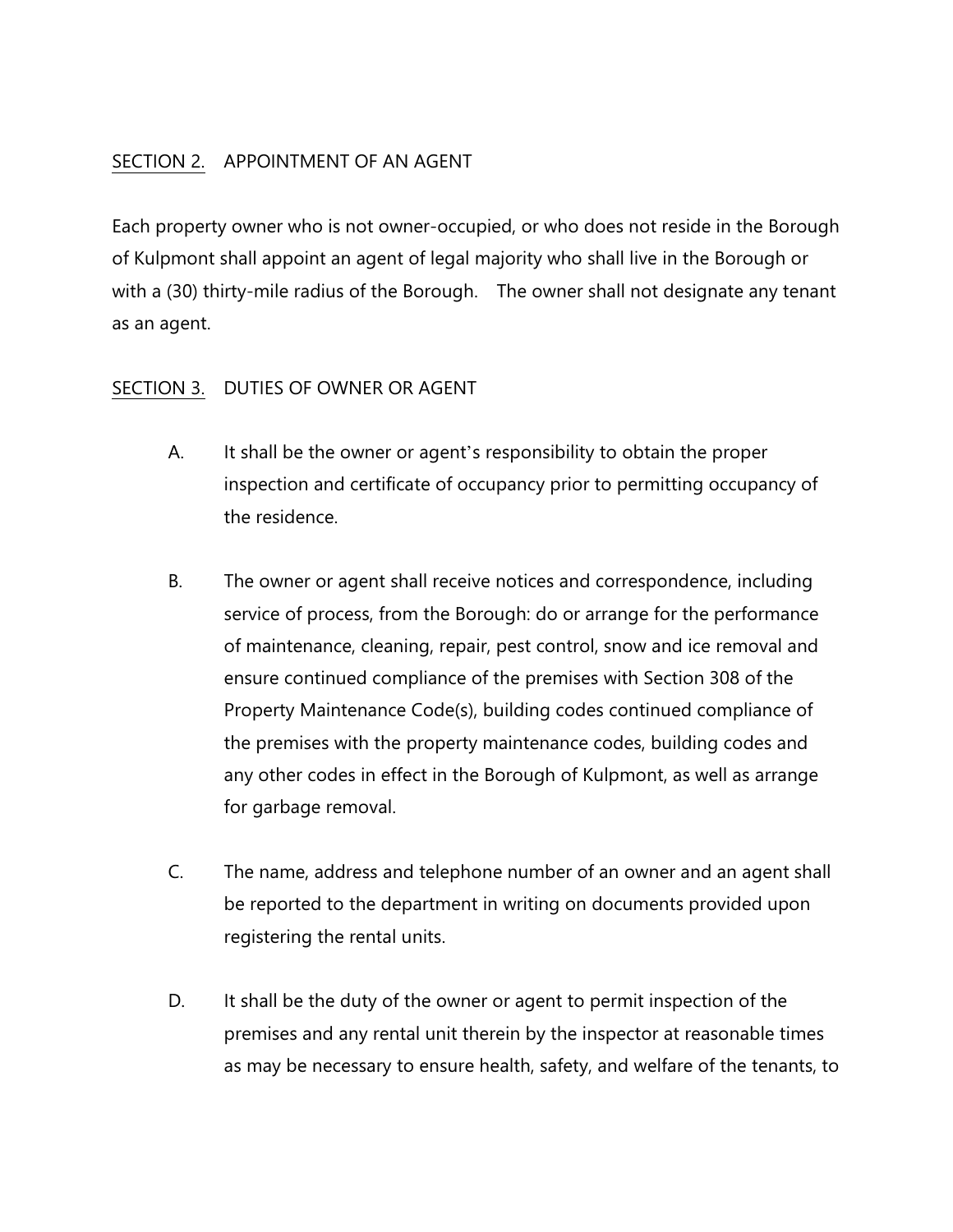respond after disruptive conduct, maintain peace and order, compliance with enacted codes and ordinances, and health regulations.

- E. The owner has the duty to maintain the premises in good repair, clean and sanitary condition, and to maintain the premises in compliance with currant property maintenance codes, building codes and zoning regulations of the Borough. The owner may delegate implementation of these responsibilities to the agent.
- F. It shall be the duty of the owner and agent to discourage and prevent as may be possible disruptive conduct, which may result in damage to the premises, breach the peace, and any disturbance to the community. In addition, it shall be the duty of the owner and agent to process a criminal and financial background check to discourage and prevent any disturbance to the community.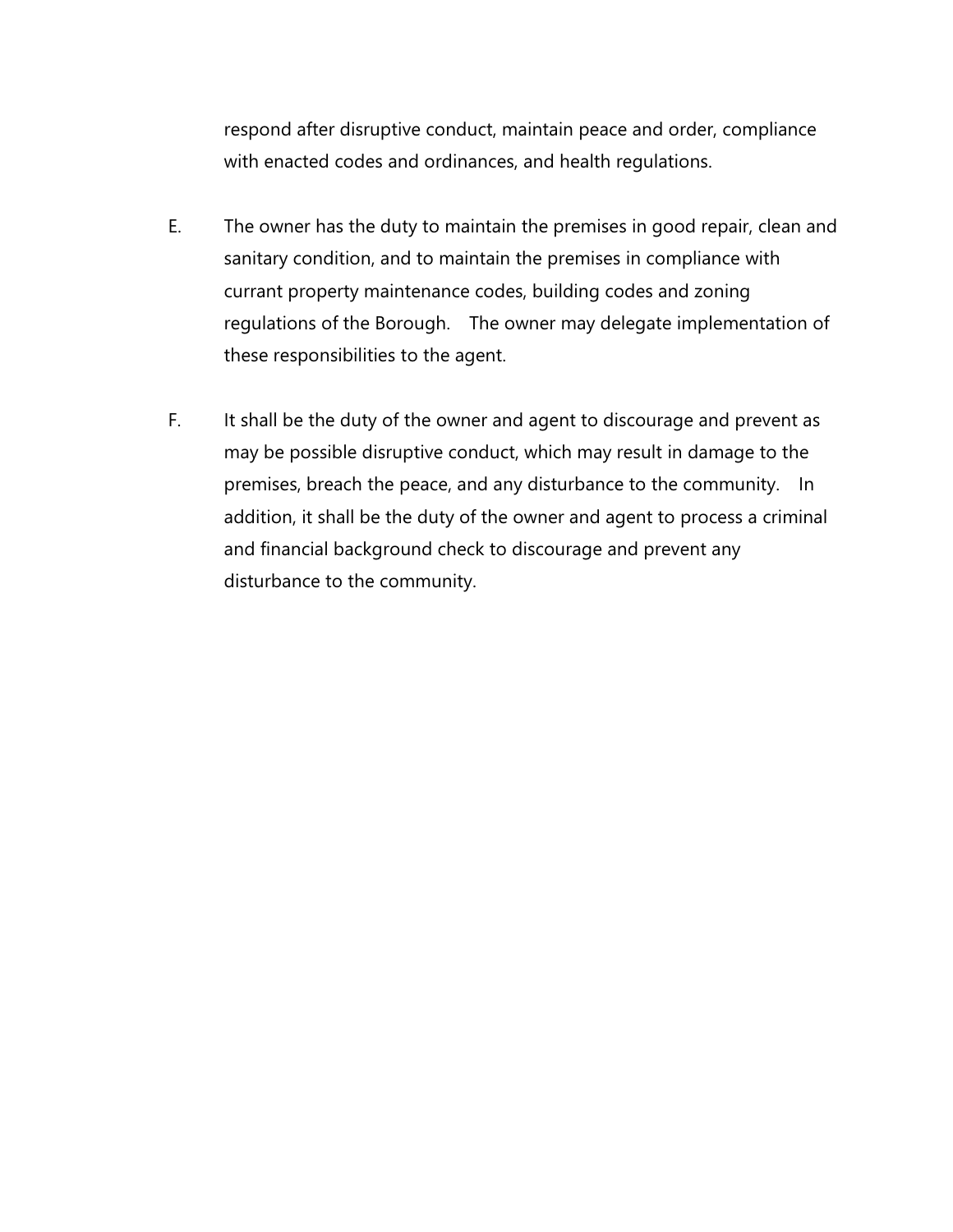- G. It shall be the duty of the owner of agent, upon the receipt of disruptive conduct reports from the Borough, to contact the occupants, and inform them of their responsibility for their conduct, and that under this ordinance, occupancy of the rental unit can be closed as a result of the occupant's disruptive conduct.
- H. It shall be the duty of the owner/agent, or tenant to produce a lease upon request from the department whenever it is deemed necessary by the department to enforce the Borough ordinance and other codes.
- I. If a rental unit is closed due to (3) three disruptive conduct reports, it shall be the responsibility of the occupant to find housing at their own expense. See section (6) herein relating to the grounds for closing of a rental unit.
- J. If the rental unit is closed due to condemnation, or otherwise closed due to the act or omission of the owner or agent, it shall be the responsibility of the owner to find suitable housing for the occupants at the owner's expense.

## SECTION 4. DUTY OF OCCUPANTS/TENANTS

- A. It is required that an occupant comply with Section 308 of the Property Maintenance Code and maintain their rental unit in good sanitary condition; to report necessary repairs to the owner and or manager to properly dispose of garbage and to avoid disruptive conduct which may damage the premises, or create a breach of the peace, and disturb the community.
- B. Occupancy limit: the maximum number of persons permitted in any rental unit subject to this ordinance at any time shall not exceed the requirements of the property maintenance code.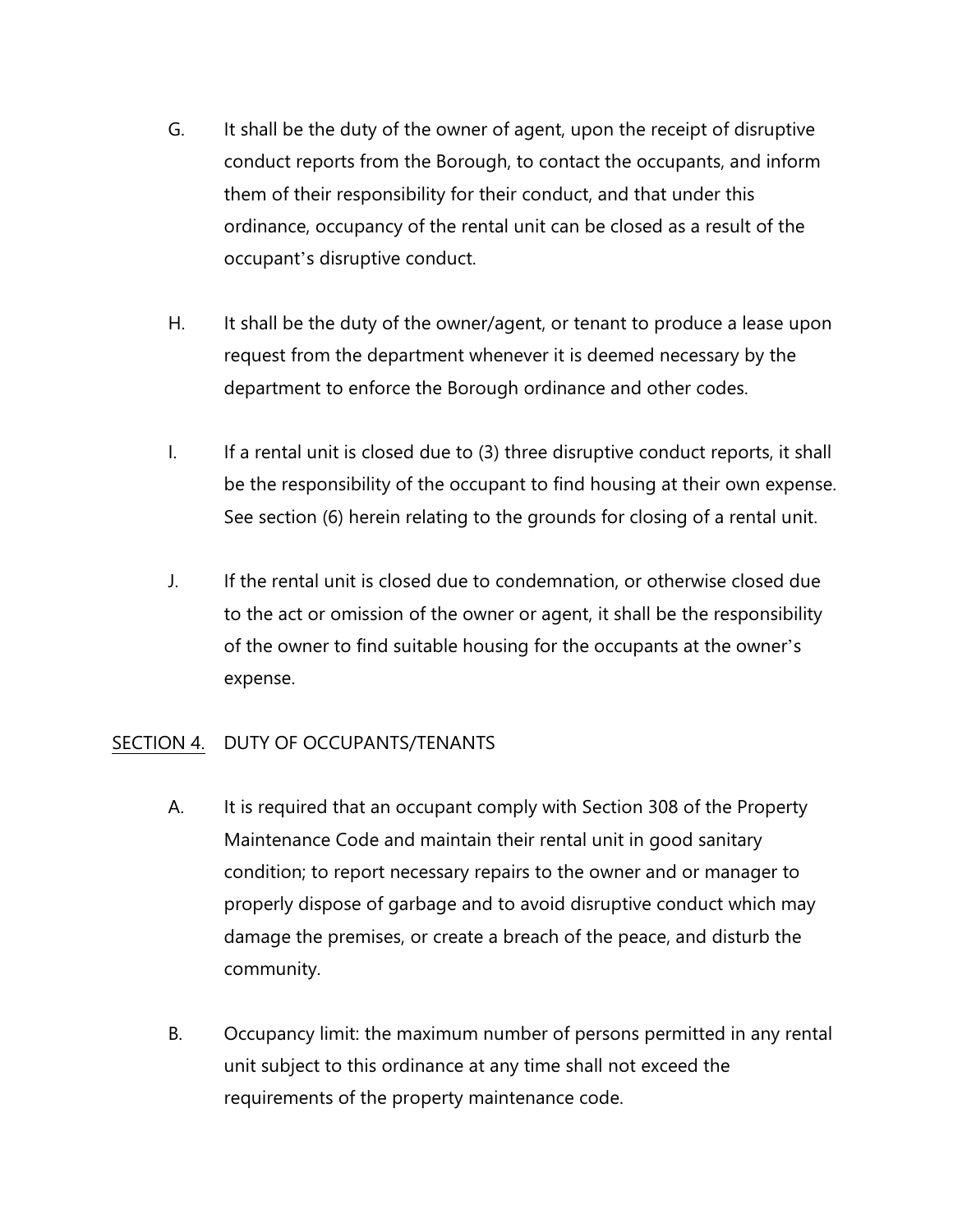- C. It shall be the duty of the occupant to make the necessary arrangements for trash removal, and to maintain trash in a manner prescribed in Section 308 of the Property Maintenance Code.
- D. An occupant shall not intentionally cause, nor permit, nor tolerate conduct of others that damage the rental unit, common areas, or other premises.
- E. An occupant shall not intentionally cause, nor permit, nor tolerate others committing Disruptive Conduct in the rental unit, in the common areas, and on the premises.

## SECTION 5. REGISTRATION/CERTIFICATE OF OCCUPANCY

The department shall have the responsibility for administering the registration of all rental properties with the Borough.

- A. The registration form shall include, but not limited to the name, address, and telephone number of the owner, manager, or the agent and the location of the rental property, the number of rental units and the number of occupants per unit at that particular location. The name(s) of the prospective tenant, former address, contact phone number, identification number (drivers license or other form of identification, date(s) of birth, and the most recent copy of a paid occupational tax bill.
- B. Any rental property owner that does not live in the Borough or within a (30) thirty mile radius of the Borough, must designate an agent in which is either located with the Borough or within the (30) thirty mile radius of the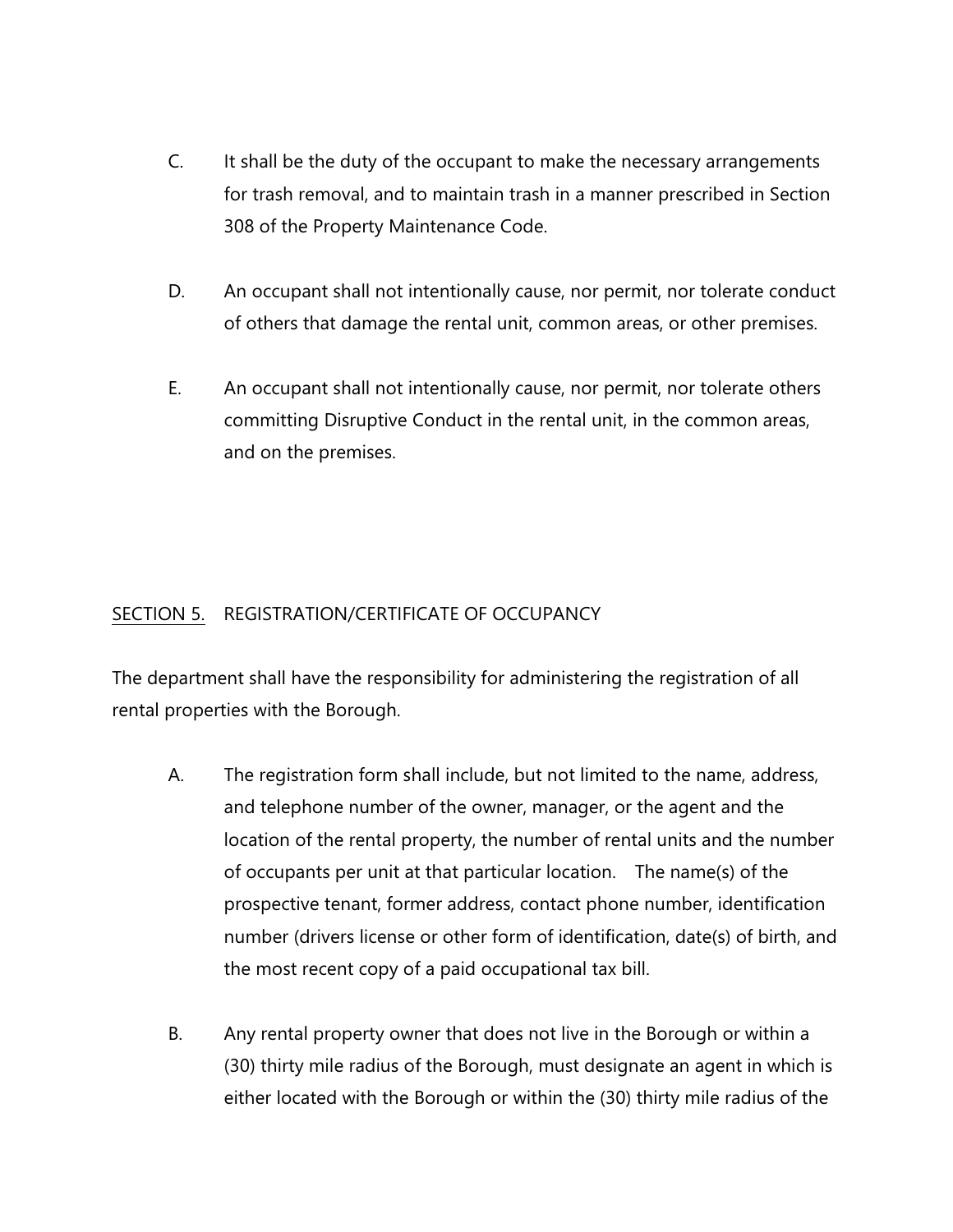Borough, who is authorized to accept service of process on behalf of the owner of said rental property. Said authorization to accept service shall be signed by the agent and the owner. The owner shall be required to contact the department upon any change of ownership or change of the agent or manager in order to update the Borough records. Failure to provide this information may result in the closure of the property. The department shall issue a Certificate of Occupancy to any person who is required to register a rental property, after said person has complied with the aforementioned standards, has paid for, and successfully completed the registration certification inspection.

- C. The Certificate of Occupancy shall be readily available inside the rental unit and also available from the landlord and shall be available upon request of any officer of the borough, including the police department, fire department, or code enforcement officer. If the tenant is unable to produce a certificate, this may constitute an illegal inhabitance and cause for legal action and possible eviction.
- D. The maximum number of occupants shall be listed on the certificate of occupancy along with the names of said occupants, in accordance with each rental unit size. It shall be unlawful for any persons, including a tenant, to allow a greater number of persons than the people listed on the certificate of occupancy to establish residency in the dwelling unit. Any person violating this provision shall be subject to the penalty provisions herein.
- E. Any person who owns rental units in the Borough shall notify the Department with (30) thirty days of any change of ownership of the property.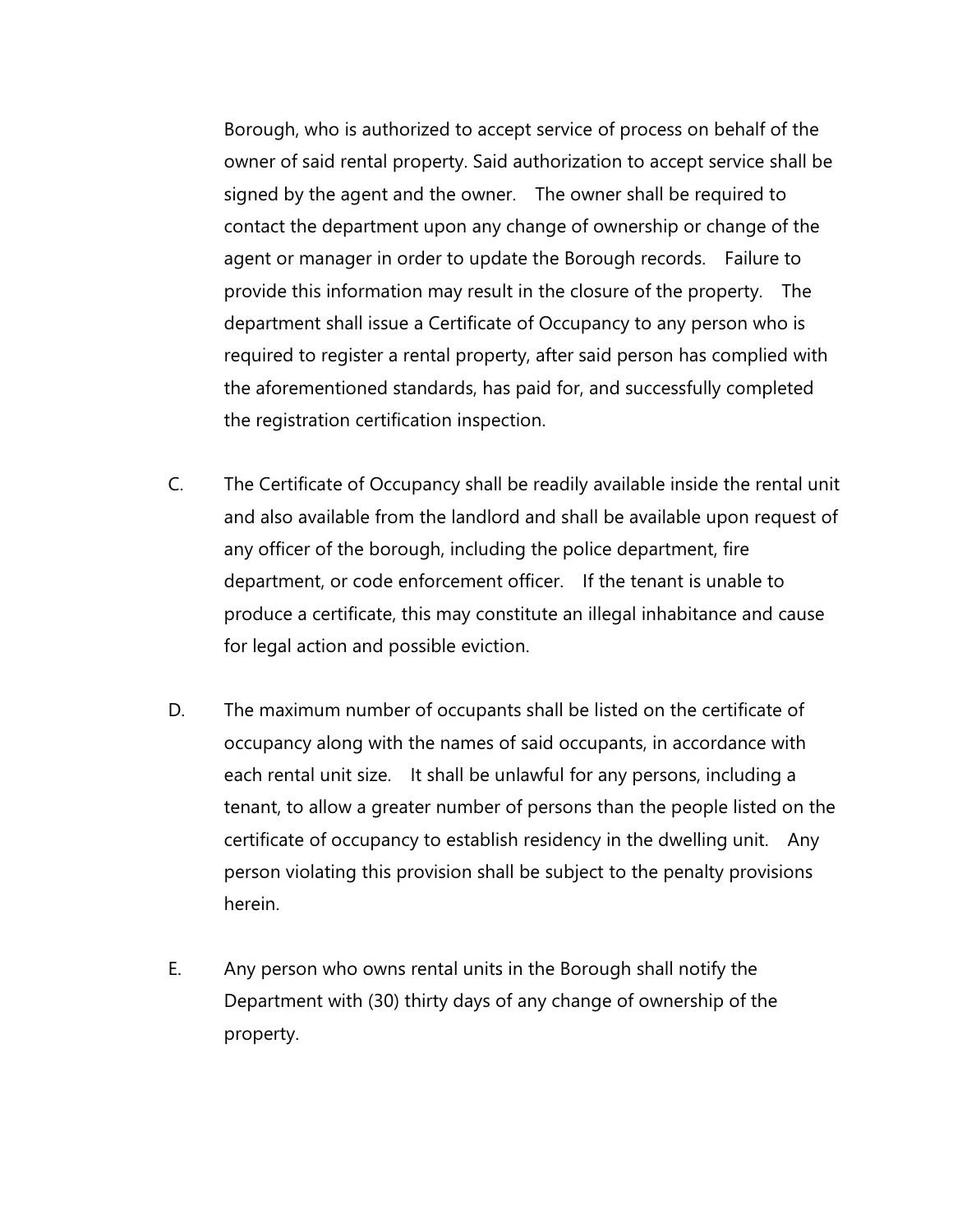- F. Failure to register a rental unit with the department within (60) sixty days of the passage of this ordinance, or within (30) thirty days of the purchase or legal conversion of a structure to a rental property shall constitute a violation of this ordinance.
- G. No Certificate of Occupancy shall be issued if the premises maintain no fire insurance, has delinquent property taxes, sewer fees, or outstanding violations from the Code Enforcement Department as identified by each agency. (Proof of payment in full is required at the time of registration.)
- H. At the time of registration of a rental unit the owner must supply the name, address, and telephone number of the assigned agent (if applicable) to receive service of process.
- I. Any residence not occupied by the deed owner will register the property whether occupied or not, as per the owner/agent process directs.

## SECTION 6. CLOSURE OF RENTAL UNITS

The Department may close a rental unit pursuant to this ordinance when (1) one or more of the following events occurs.

- 1. A riot, as defined in title 18 of the Pennsylvania statutes, occurs on the premises.
- 2. Three (3) or more violations of this ordinance have occurred on the premises within any (12) twelve-month period.
- 3. Three (3) or more Disruptive Conduct Reports or police reports are generated from activity on the premises in any (12) twelve-month period.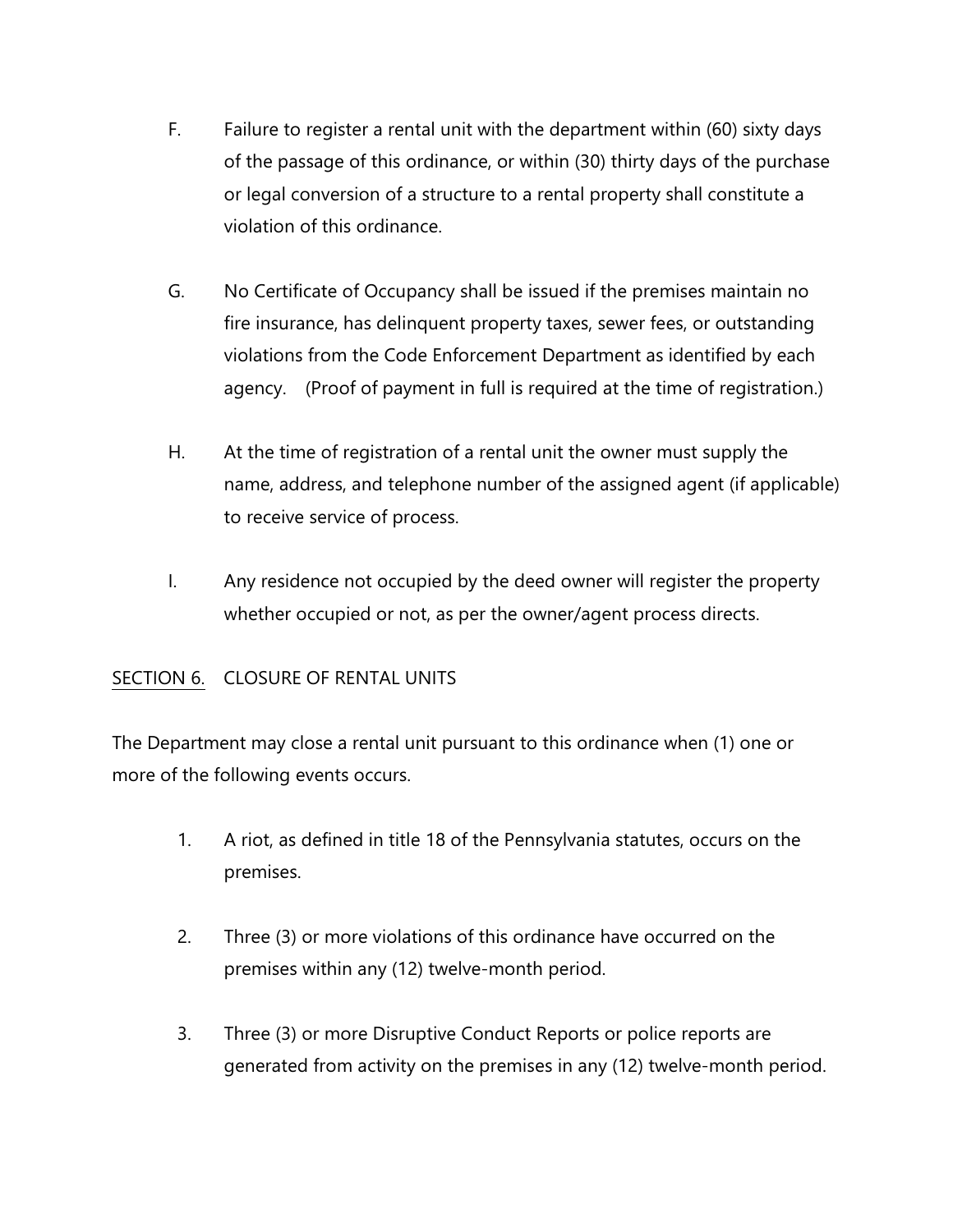- 4. If an owner or property agent has actual knowledge that tenant has been convicted in a court of competent jurisdiction of selling or distributing narcotics or any controlled substances (as defined in the Pennsylvania Statutes). Said knowledge may be imputed to the Occupant or Owner based on Police knowledge and experience of drug activity at the premises.
- 5. The rental unit or common areas of the premises are declared by the Code Department, Fire Department or Borough Engineer as unsafe or unfit for human occupancy, or structurally unsafe.
- 6. The owner has failed to appoint an agent pursuant to section 5 (b) to respond to and receive notices from the Borough.
- 7. The owner has failed to comply with local property maintenance codes, building codes and other codes as adopted from time to time by the Borough, if any violations thereof are found; the owner has failed to pay the fine and rectify the underlying problem which generated a notice of violation or a citation from the department regarding the condition of the premises as described by the department; has failed to come into compliance with code ordinances or the law which the owner has violated within ten (10) days such time as the borough may state.
- 8. No rental property shall be authorized to be occupied prior to inspection and compliance with the requirements set forth by this ordinance.
- 9. Upon the eviction of a tenant for Disruptive Conduct as prescribed herein, the evicted tenant shall not enter into another rental or lease agreement within the borough for a period of (1) one year from the date of eviction.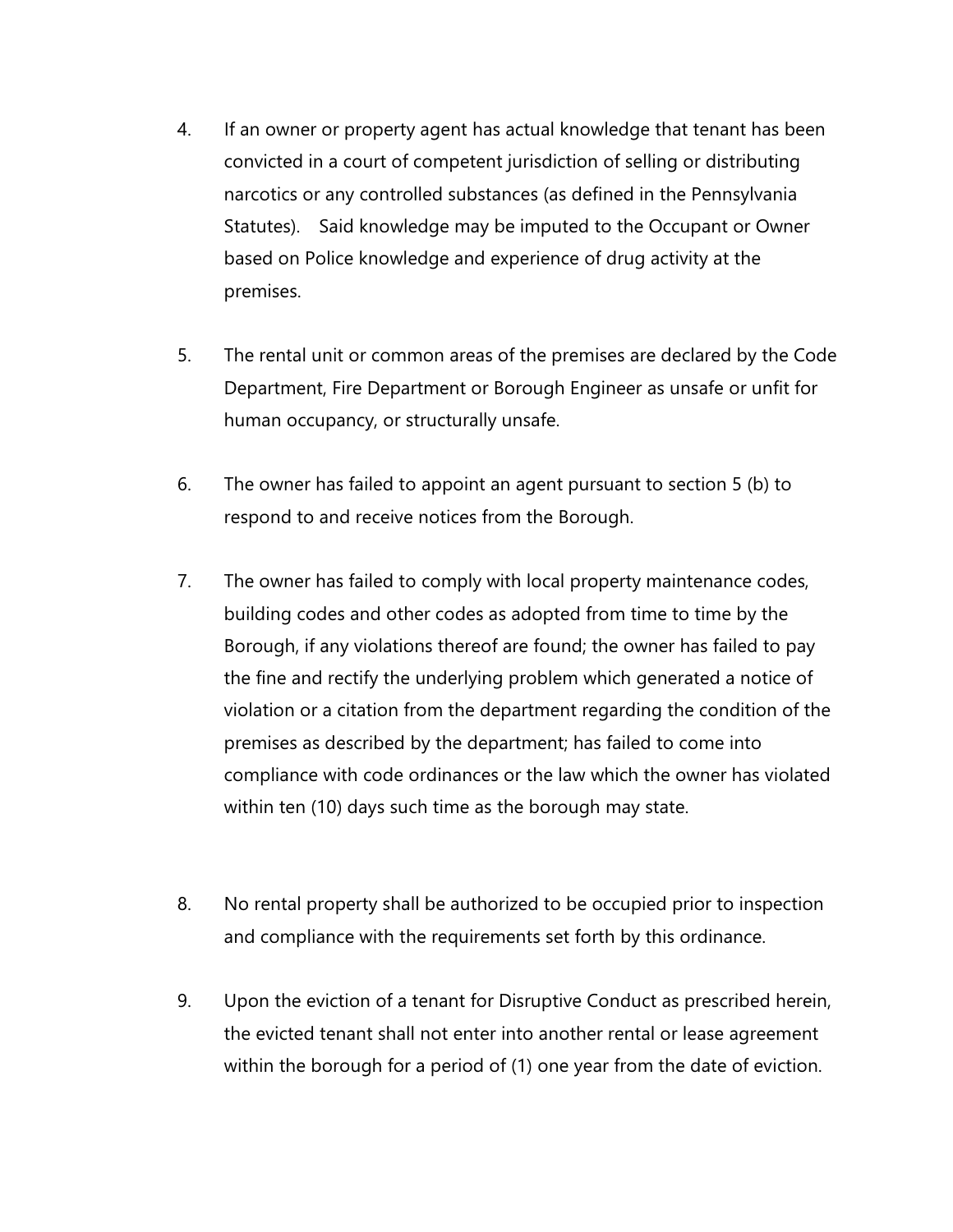- 10. The owner fails to report a "rent to own agreement to the department.
- 11. The owner fails to carry or maintain both casualty and fire legal liability insurance (See Section 8).
- 12. Any violations of the Borough of Kulpmont's Sexually Violent Predator's Restriction Ordinance.

Any person found in violation of any events numbered 1 through 12 shall be ordered to be closed by the Borough for a period of time which will be the lesser of the time needed to cure the violating event. Each reopening without having cured the violating event shall be considered a new violation subject to a new closure order.

#### RENTAL UNIT BOARD OF APPEALS

- 1. Any person contesting the closure of a rental property or until under this ordinance relating to housing, building, health or disruptive conduct, may appeal such order within (14) fourteen working days from the date thereof to Rental Unit Board of Appeals. Said appeal must be in writing setting forth the specific errors or reasons for appeal, and the relief requested. Said appeal shall be deposited in the Office of the Borough, who shall forward it to the Rental Unit Board of Appeals, and Code Department.
- 2. The Rental Unit Board of Appeals shall consist of three (3) regular members, and two (2) alternate members, who may substitute in the event of the absence of one or more regular members. No alternate may substitute for the chairperson of the board.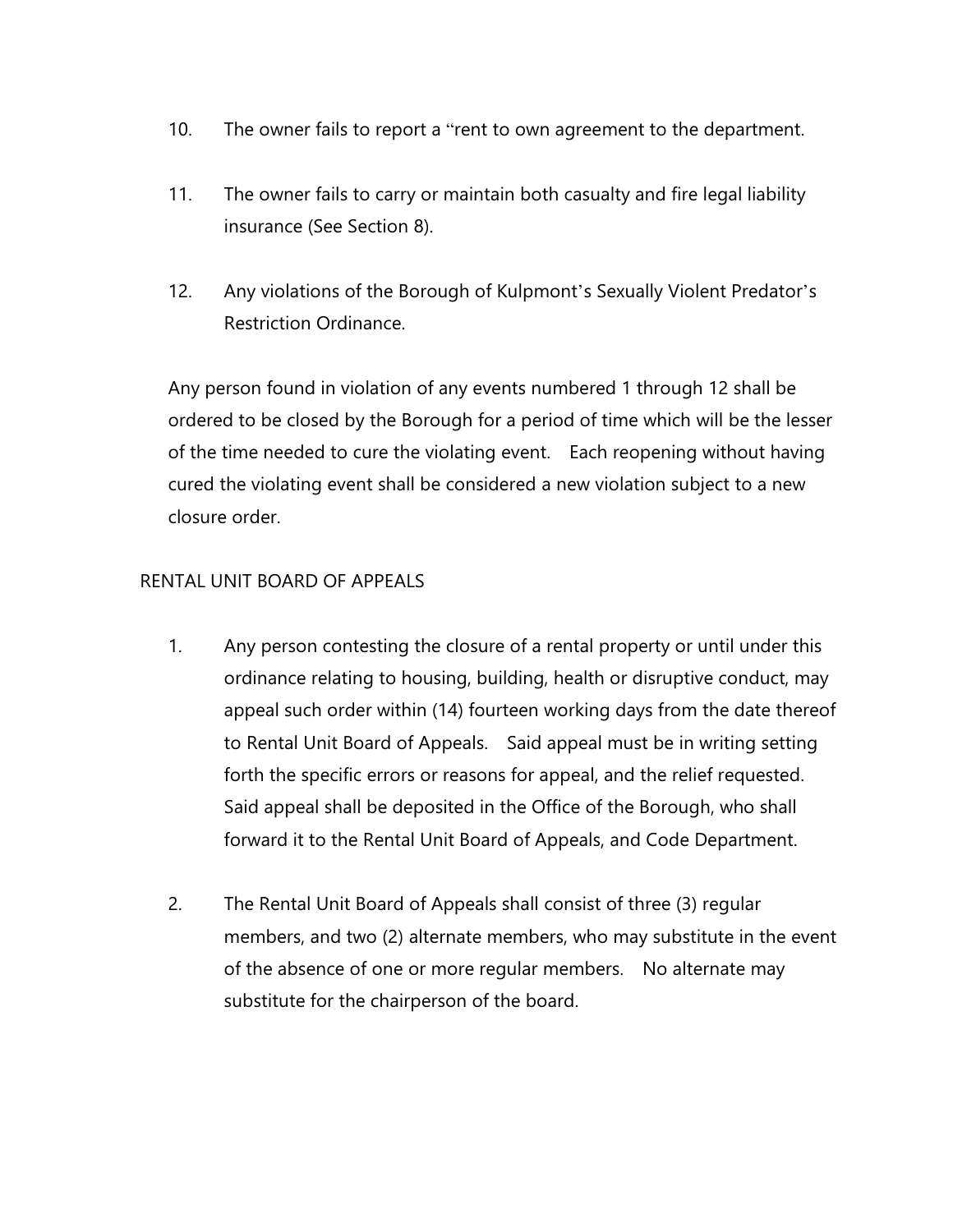- 3. The regular and alternate members shall be appointed by borough council. The regular members of the board shall consist of one councilperson, one citizen resident, and one landlord. The alternate may consist of one citizen resident and one landlord. All regular and alternate members of the board shall serve a two (2) year term and be subject to reappointment at the pleasure of council.
- 4. The Rental Unit Board of Appeals shall have the following powers:
	- a. To adopt and administer the rules of procedure regarding its organization, officers, times, and places of meetings, conduct of meetings and other legal procedures relating to the hearing and determination of appeals and other matters within (10) ten working days following the appeal hearing. The decision shall be filed in the Office of Borough and sent to the owner or agent by certified mail.
	- b. To hear and decide appeals where it is alleged there is error in any order, requirement, decision, or determination made by the department in the enforcement of provision of this ordinance.
	- c. To modify any notice of violation or order and to authorize a variance from the terms of this Ordinance when due to special circumstances, undue hardship would result from literal enforcement, and where such variance continues to substantially comply with the spirit and intent of this Ordinance.
	- d. To grant a reasonable extension of time for the compliance where there is a demonstrated case of hardship and evidence of bona-fide intent to comply within a reasonable time period.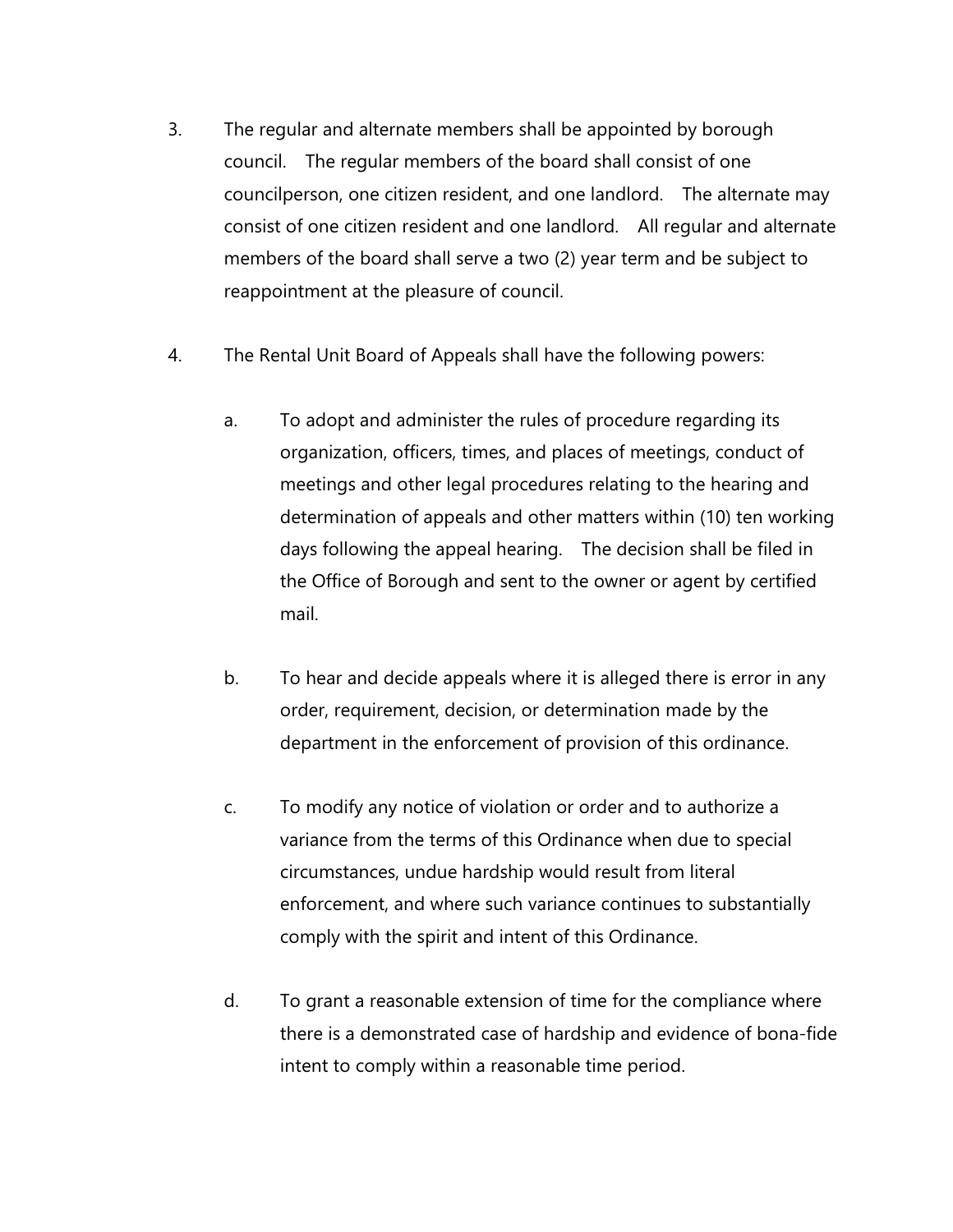- e. In exercising the above-mentioned powers, the Board shall act with reasonable promptness in scheduling appeal hearings and seek to prevent unwarranted delays prejudicial to the party involved and to the public interest.
- f. The Board may reverse or affirm in whole or part, or may modify the order, requirement, decision, or determination as justice would require. In its determination, the board shall be bound by this Ordinance and shall not ignore the clear provisions and intent of this Ordinance.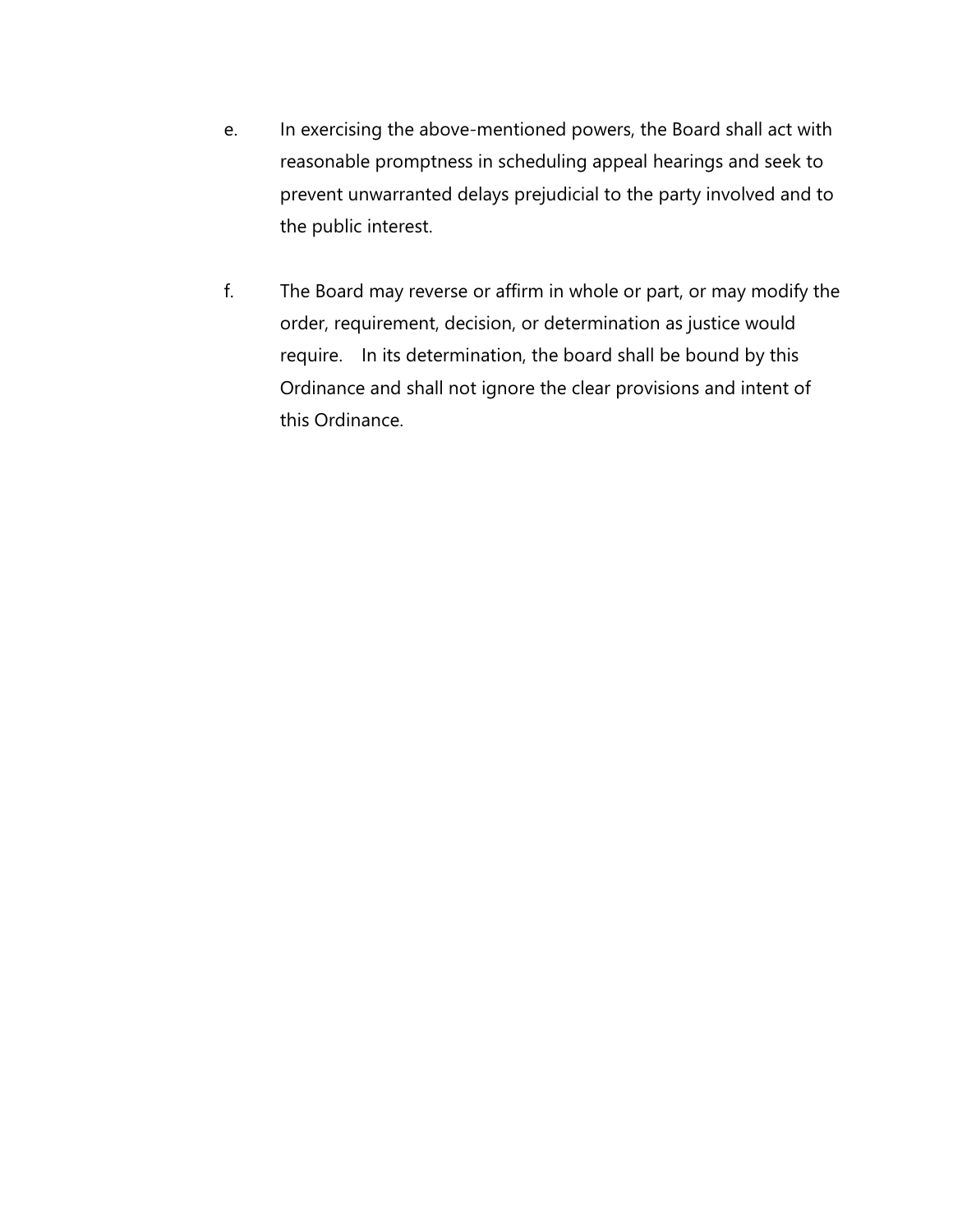- g. Any person, including the department, aggrieved by any decision of the Board, may appeal to the Court of Common Pleas of Northumberland County. Such appeal shall be made by filing a legal petition which shall set forth the factual and legal basis upon which the decision of the Board is alleged to be illegal, in whole or in part. Such petition shall be presented to the Court of Common Pleas and a notice thereof must be given to the Borough or Department pursuant to the applicable rule of procedure.
- h. If the appeal is of a third Disruptive Conduct Report and the decision of the Department has been affirmed, an no appeal is pending, within ten (10) working days after the expiration of the time for compliance as required by the decision of the Board, the Department shall reinspect to determine whether the occupant has voluntarily moved from the premises or the owner has initiated eviction proceedings.
- i. If, when so required by a third Disruptive Conduct Report, the occupant has not voluntarily moved or the owner has not initiated eviction proceedings, the Department shall revoke the Certificate of Occupancy.
- j. The Disruptive Conduct Report and all records of all proceedings and the final disposition of the matter outlined in the appeal shall be public and available for inspection; provided, however, that the Department may prescribe reasonable regulation regarding the time and manner of inspection.
- k. Conditions to be updated as per UCC Codes.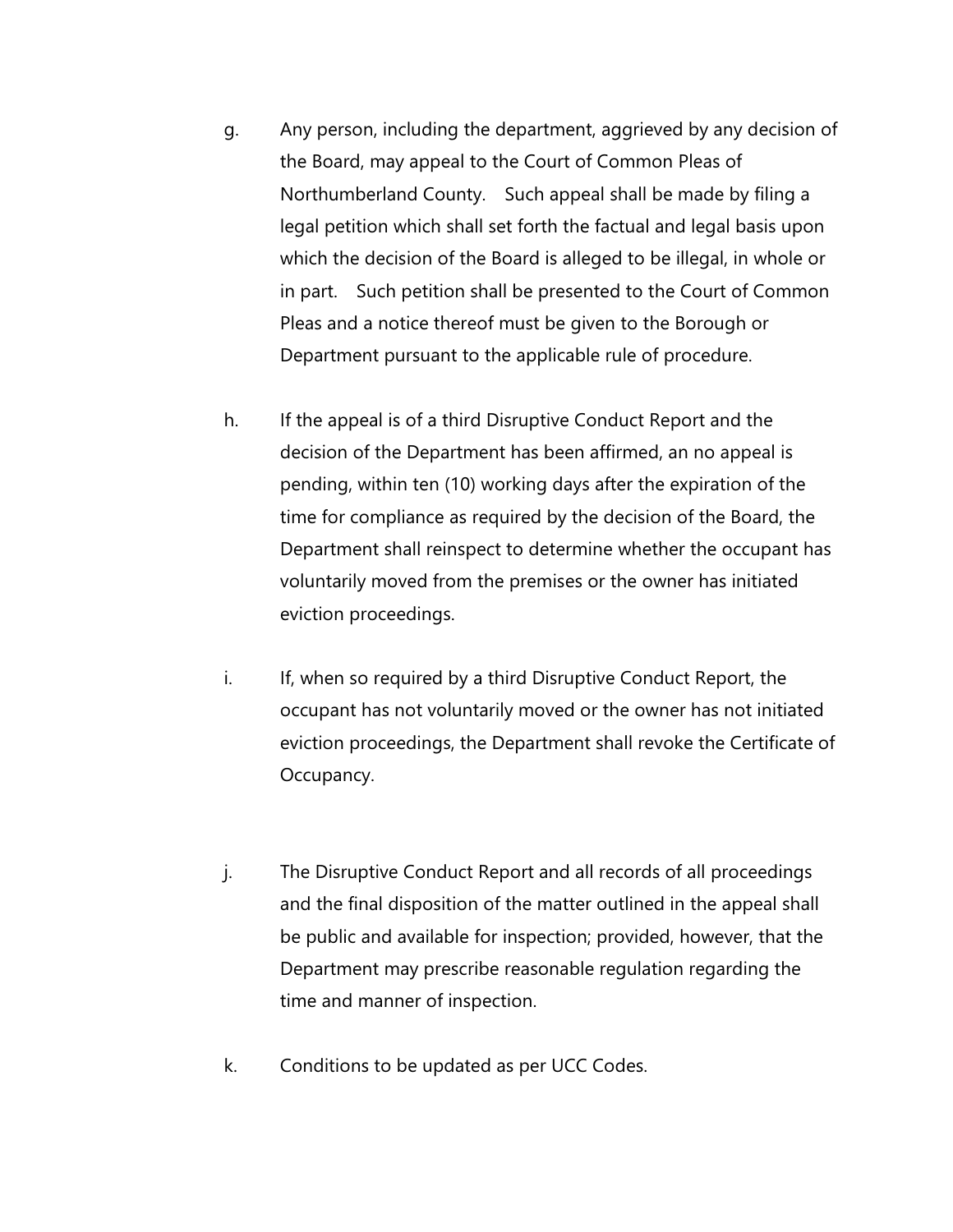#### SECTION 7. NOTICES

- A. A notice shall be sent to the owner or agent, if applicable, by regular firstclass mail at the address stated for service on the most recent registration application for the premises in question. If no such registration exists, notice shall be sent to the address of the record owner of the promises as listed in the deed and/ or the address listed in the Tax Assessment Office. If such notice is not returned by the United States Postal Authorities within (7) seven days of its deposit in the US Mail, then it shall be deemed to have been delivered to and notice received by the addressee on the  $(7<sup>th</sup>)$ seventh day following its deposit in the United States Mail.
- B. In the event that the notice is returned by the postal authorities, for whatever reason, then the notice may be affected by posting of the notice in a conspicuous place on the premises.
- C. For the purpose of this ordinance, any notice required hereunder to be given to the agent shall be deemed as notice given to the owner.
- D. A claim lack of knowledge by the owner, or agent, if applicable, of any violation hereunder cited shall be no defense to the closure of a rental unit, as long as all notices prerequisite to such proceedings has been given in accordance with the provisions of this ordinance.

#### SECTION 8. CASUALTY AND FIRE LEGAL LIABILITY INSURANCE

In order to protect the health, safety, and welfare of the residents of the Borough, it is hereby declared that the Borough shall require casualty and fire legal liability insurance for all property owners letting property for occupancy in the Borough.

A. Minimum coverage; use of insurance proceeds. All property owners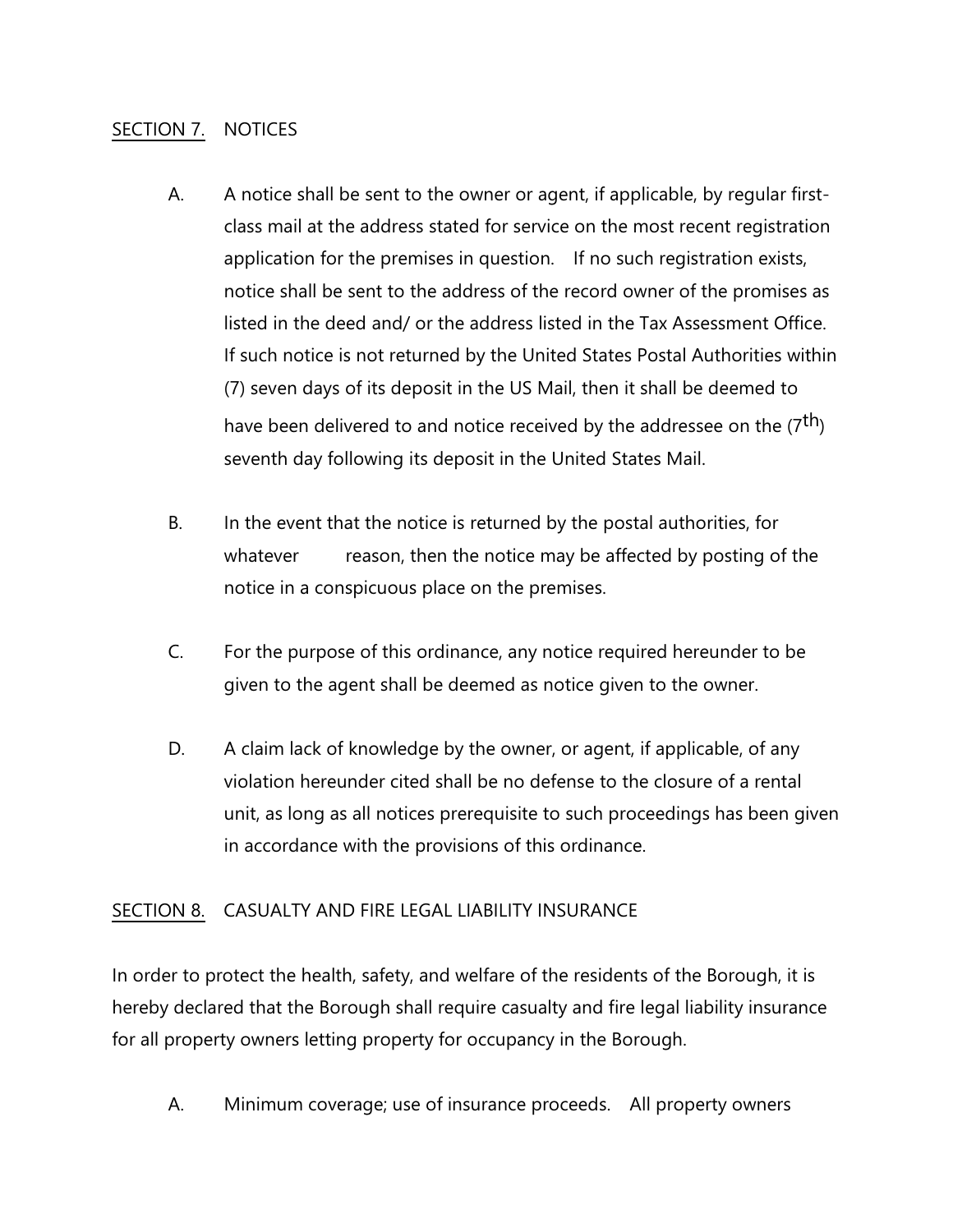owning rental property in the Borough shall be required to obtain a combined total of (\$75,000.00) seventy five thousand dollars in casualty and fire legal liability insurance, a copy of said policy shall be provided to the Borough on a yearly basis Further, in the event of any fire or loss covered by such insurance, it shall be the obligation of the property owner to use such insurance proceeds to cause the restoration or demolition or other repair of the property in adherence with all applicable ordinances or codes.

- B. Property owners to provide Borough with insurance information. All rental property owners shall be required to submit a certificate of insurance on their rental property to the department along with their application for Rental Property registration form, A Certificate of Occupancy shall not be issued to any person unless the aforementioned information has been provided to the Department. The Department shall be informed of any change in insurance policies, for a particular rental property or cancellation of a policy for said property within (10) ten days of said change or cancellation.
- C. The failure of the owner to carry the aforementioned insurance coverage on a property will result in the denial of a Certificate of Occupancy. The failure to maintain (i.e. drop) existing coverage will result in closure of the rental property or unit.

#### SECTION 9. FEES

Fees for the administration of this ordinance shall be determined by resolution from time to time by Borough Council. Any fees shall be charged to landlord only.

#### SECTION 10. ENFORCEMENT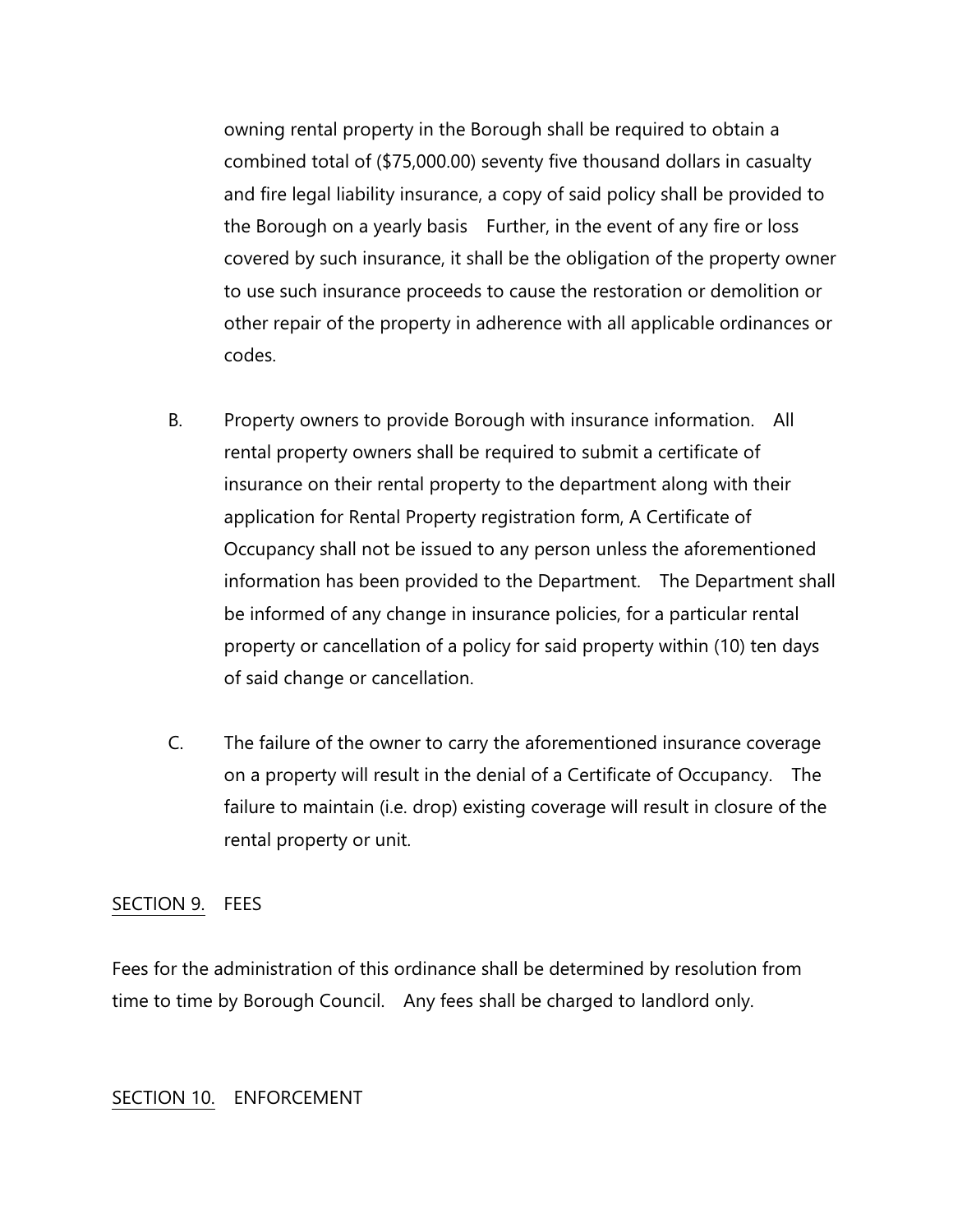The following persons are hereby authorized to enforce this ordinance.

· Any member of the Borough Police Department, and or the Code Enforcement Department.

## SECTION 11. EXCEPTIONS TO THE ORDINANCE

The following rental units are exempt from the terms of this ordinance

- · Elderly multi dwelling units where 75 % or more of the occupants are persons over the age of (65) sixty-five and contain at least a minimal of 10 units.
- · Hotels and or Motels

## SECTION 12. VIOLATION AND PENALTIES

Any person, corporation, partnership or entity that shall violate any provision of this ordinance shall receive a violation notice not less than One Hundred Dollars (\$100.00) and not more than Three Hundred Dollars (\$300.00).

Any person, corporation, partnership or entity who shall fail, neglect or refuse to comply with any of the terms or provisions of this ordinance or of any regulation or requirement pursuant hereto and authorized hereby shall be charged with a summary violation and upon conviction thereof, be sentenced to pay a fine of not less than \$100.00 and not more than \$300.00 plus costs and in default of payment thereof, suffer up to thirty (30) days imprisonment. Every day that the violation of this ordinance continues, will be punishable to the fullest extent of the law, to be determined by the courts, under the provisions of those ordinances, codes or regulations in effect at the time the violation was committed.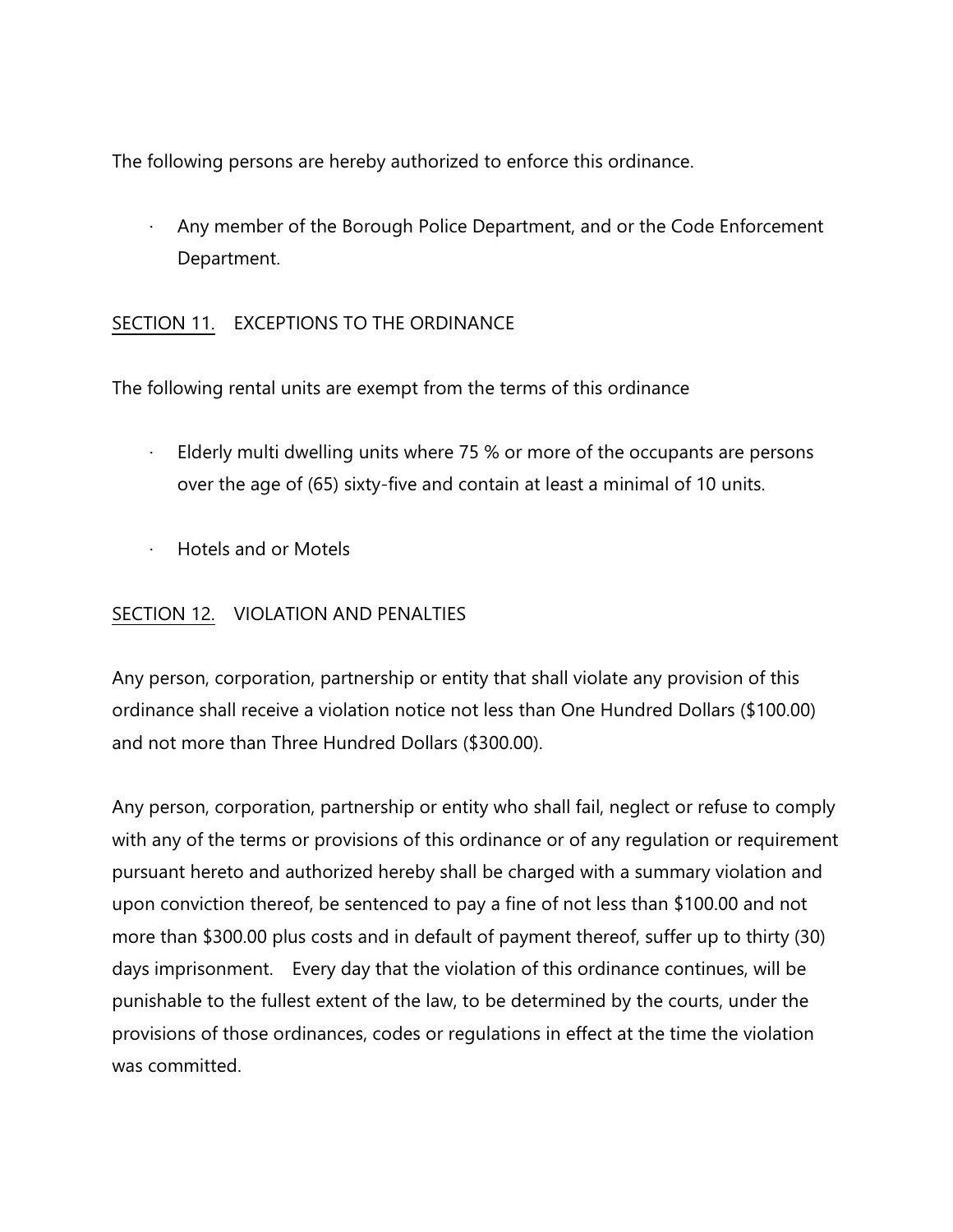Any individual convicted of any prohibited act under Pennsylvania's Controlled Substance, Drug, Device and Cosmetic Act, 35 P.S. – §780-101, et seq, where the offense is graded as a felony under – §780-113 of that At, upon conviction and expiration of any applicable appeal period, shall not be eligible to be listed on a tenant registration. A convicted illegal substance distributor shall not be eligible to be listed on a tenant registration and shall be considered in violation of this Borough ordinance. Seven (7) years after an individual's conviction and the expiration of any applicable appeal period, that individual shall be eligible to be placed back on a rental permit provided that the individual has no additional felony convictions under 35 P.S. – §780-113 during that seven (7) year period. Failure of the property owner to remove said convicted individual from the occupancy permit shall result in non-renewal of the rental permit.

#### SECTION 13. SAVING CLAUSE

This ordinance shall not affect violations of any ordinances, code or regulation existing prior to the effective date hereof, except as explicitly contrary hereto, and any such violations shall be governed and shall continue to be punishable to the full extent of the law under the provisions of those ordinances, codes or regulations in effect at the time the violation was committed.

#### SECTION 14. SEVERABILITY

In any section, clause or provision of this ordinance shall be held invalid or unconstitutional by the court of competent jurisdiction such decision shall not affect any other section, clause, provision, or portion of this ordinance so long as it remains legally enforceable minus the invalid portion. The Borough reserves the right to amend this ordinance or any portion thereof from time to time as it shall deem advisable in the best interest of the promotion of purpose of this ordinance, and the effective administration thereof.